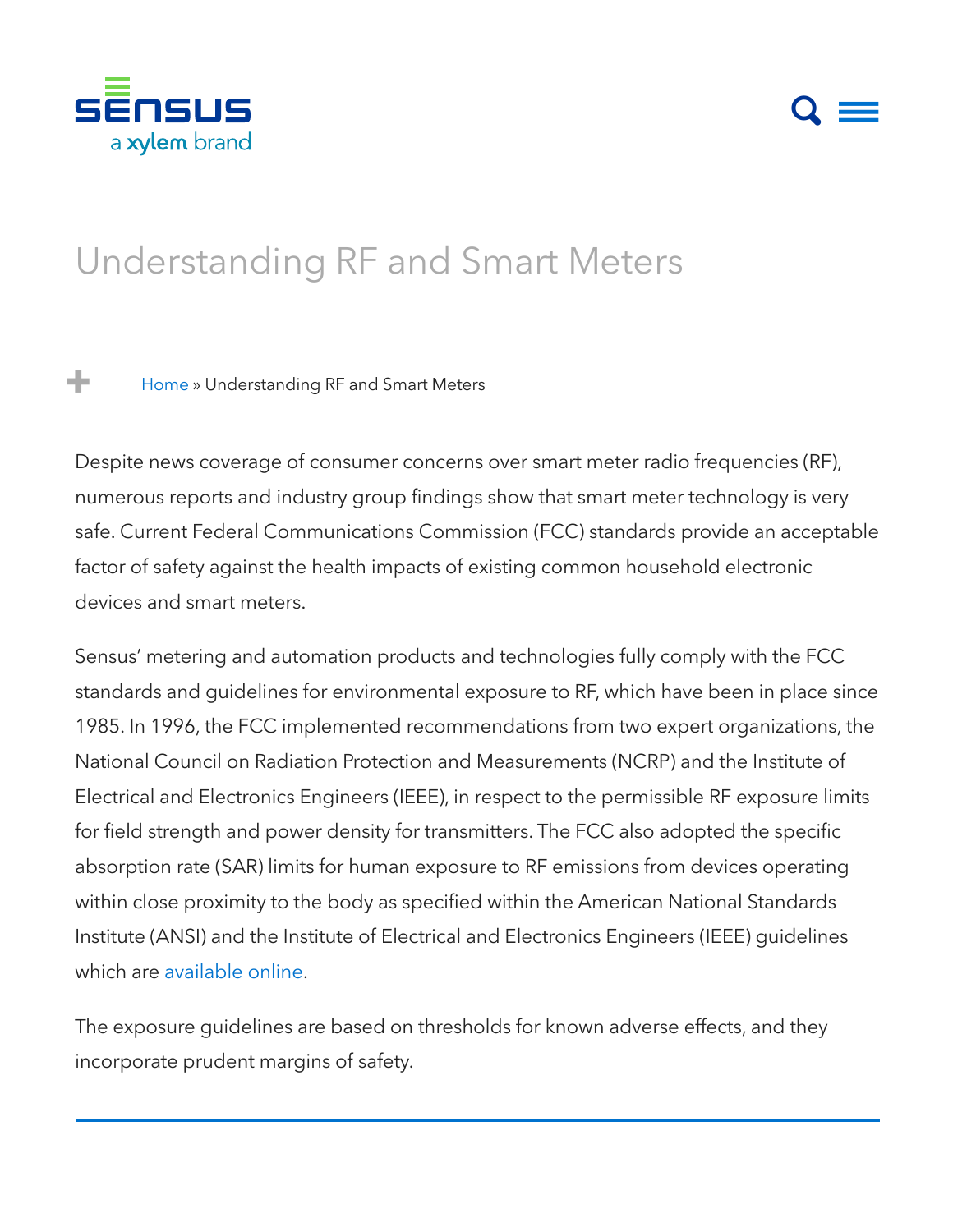#### A few facts in regards to meter RF

- 1. RF exposure from a particular device varies, depending on the power of the radio in the device, by distance from the device and by attenuation from intervening objects
	- The RF exposure from a meter for example drops by a factor of 100 when you move from a distance of 1 foot to 10 feet away
	- Smart meters are typically located on the outside wall of a residence; the RF exposure is inside a dwelling is typically a factor of 10 less than that immediately in front of the meter
- 2. Sensus smart meters and automation end points typically transmit radio signals for a very small amount of time during a day
- 3. Data from a large smart meter deployment using Sensus technology indicates that the typical meter transmits less than one second per day and that 99.999% of smart meters transmit for less than one minute per day

Generally speaking, there are a number of existing everyday environmental sources that produce much stronger RF fields than those of a smart metering system. RF energy produced by smart meters is not harmful and is comparable to cellular phone devices, wireless baby monitors, television broadcasts, garage door openers, microwave ovens, cordless home phones, and WiFi networks. In addition, because Sensus metering systems communicate over licensed spectrum, they are in complete compliance with FCC rules and regulations.

#### Sources:

[www.fcc.gov](http://www.fcc.gov/) [www.utc.org](http://www.utc.org/) [www.epa.gov](http://www.epa.gov/)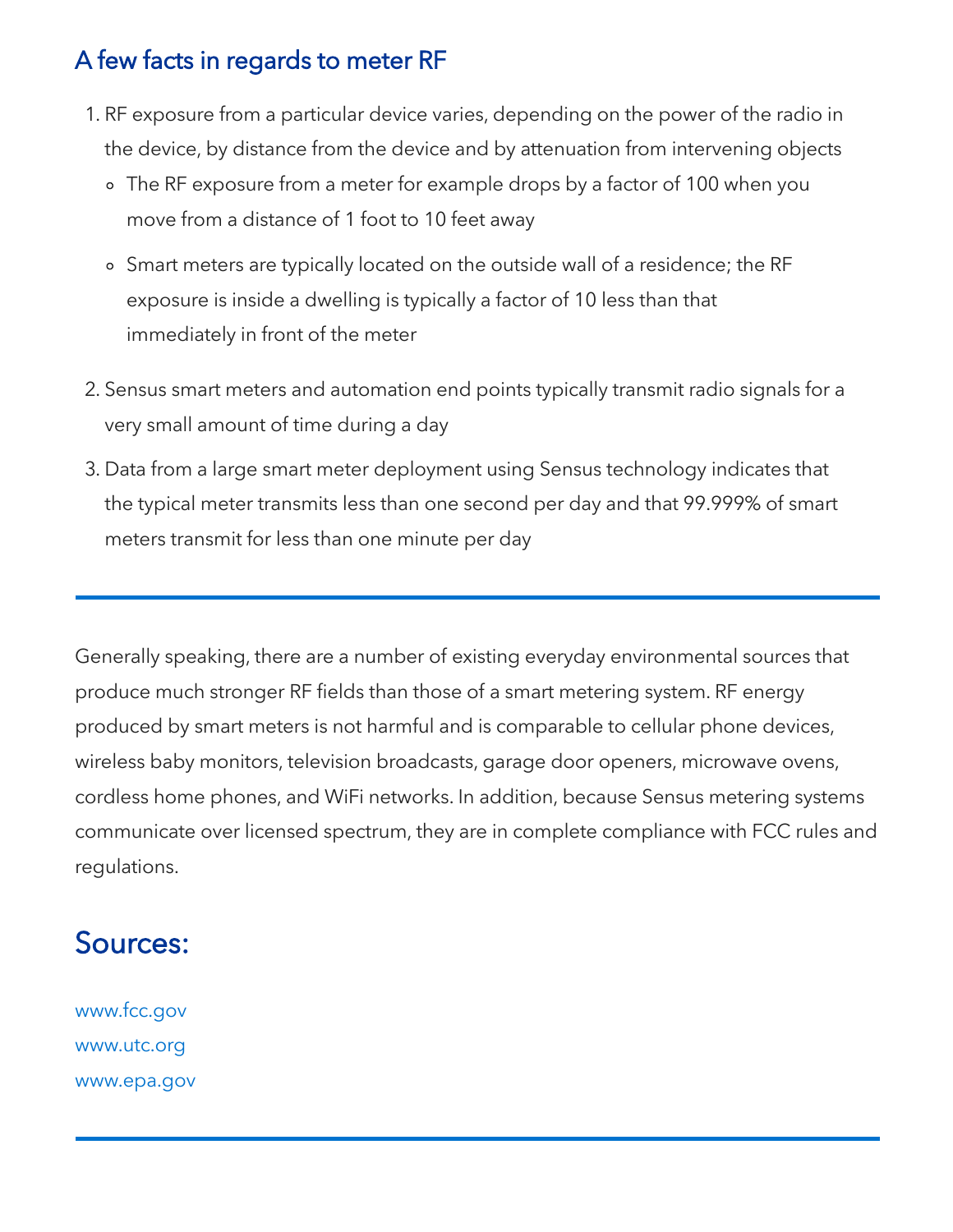### Other Resources

• No Health Threat from Smart [Meters](http://go.sensus.com/rs/306-CJR-109/images/SmartMeter-NoHealthThreat.pdf) (UTC Study)

### FCC

- Evaluating Compliance with FCC Guidelines for Human Exposure to Radiofrequency [Electromagnetic](http://www.fcc.gov/Bureaus/Engineering_Technology/Documents/bulletins/oet65/oet65.pdf) Fields
- Radio [Frequency](http://www.fcc.gov/oet/rfsafety/rf-faqs.html) FAQ

### EPRI

• [Radio-Frequency](http://www.socalgas.com/documents/ami/EPRI_1022270.pdf) Exposure Levels from Smart Meters: A Case Study of One Model

### Environmental Defense Fund

Smart [Meters](http://go.sensus.com/rs/306-CJR-109/images/EDFFactSheetSmartMeters.pdf) Fact Sheet

### World Health Organization

- [Electromagnetic](http://www.who.int/mediacentre/factsheets/fs304/en/index.html) Fields and Public Health: Base stations and wireless technologies
- [Electromagnetic](http://www.who.int/mediacentre/factsheets/fs296/en/index.html) Fields and Public Health: Electromagnetic hypersensitivity

### California Council on Science and Technology

Smart Meter [Report](http://www.ccst.us/publications/2011/2011smart-final.pdf)

Contact Us